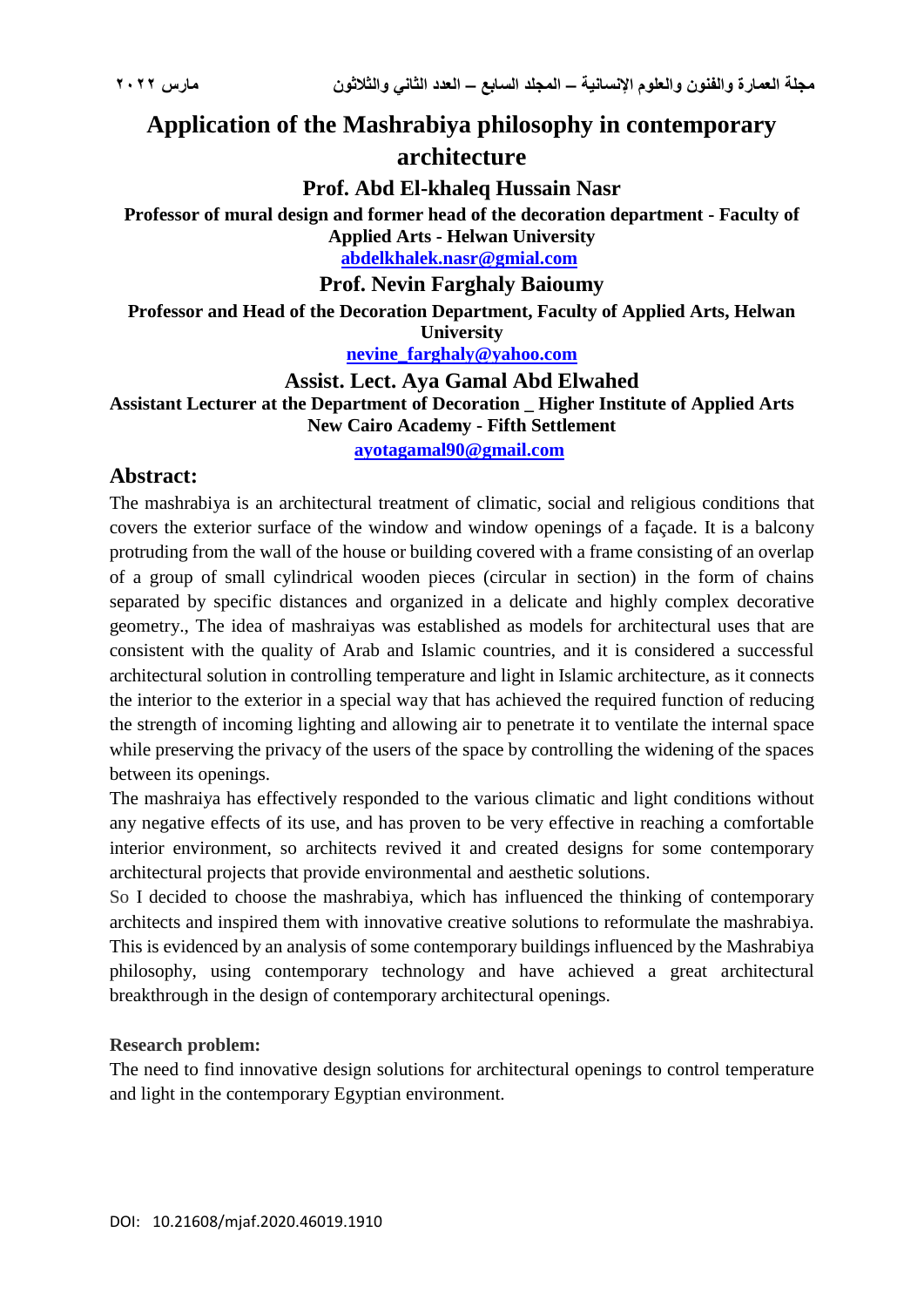#### **Research Aims:**

#### **The research aims at:**

- Clarifying the role of the mashrabiya in treating architectural openings.
- To achieve climate treatments to protect the facades and interior spaces from unwanted climatic factors.
- To take into account environmental factors in forming architectural openings.

#### **Research Importance:**

The importance of the research lies in the following:

- The need to supply buildings with natural lighting, fresh air and solar energy.
- The possibility of linking technological architecture with environmental architecture and achieving thermal comfort within it.

## **Research Methodology:**

Descriptive analytical method: By presenting and analyzing some contemporary buildings that have been influenced by the philosophy of the Mashrabiya using contemporary technology and have achieved a great architectural breakthrough in the design of contemporary architectural openings.

The mashrabiya formed one of the most important vocabulary of Islamic architecture in the form of narrow mashrabiya lathes, which are made of conical, intertwined and grouped wooden pieces, as it proved to be very effective in reaching a comfortable and effective internal environment despite the very hot external conditions, the nature of its composition enables it to effectively control rays of the sun and air currents, in addition to their importance in achieving visual privacy, especially in residential architecture.

The mashrabiya was spread in the Abbasid period (750-1258) and was used in palaces, public buildings and on a large scale, but the peak of its use was in the Ottoman era (1805-1517) when it reached its glory and spread almost completely in Iraq, the Levant, Egypt and the Arabian Peninsula. This is because they are used in different buildings, and different patterns and shapes of mashrabiyas appeared depending on the type of wood used and the mastery of the craft of forming and assembling wood.

The mashrabiya was called by different names in different regions. The name Mashrabiya is derived from the Arabic word "drink", which originally means "drinking place," and in the past it was a prominent space with a "sieve" opening in which small jars of water were placed to cool down due to the evaporation resulting from the movement of air through the hatch, as water vessels are placed in it to cool it down and to cool the air passing over it. While some indicated that the word mashrabiya may be derived from the word (mashrafiya), which means monitoring, vision and supervision, for its original use in seeing and supervising through it on the outside or because it is an external energy that overlooks the street.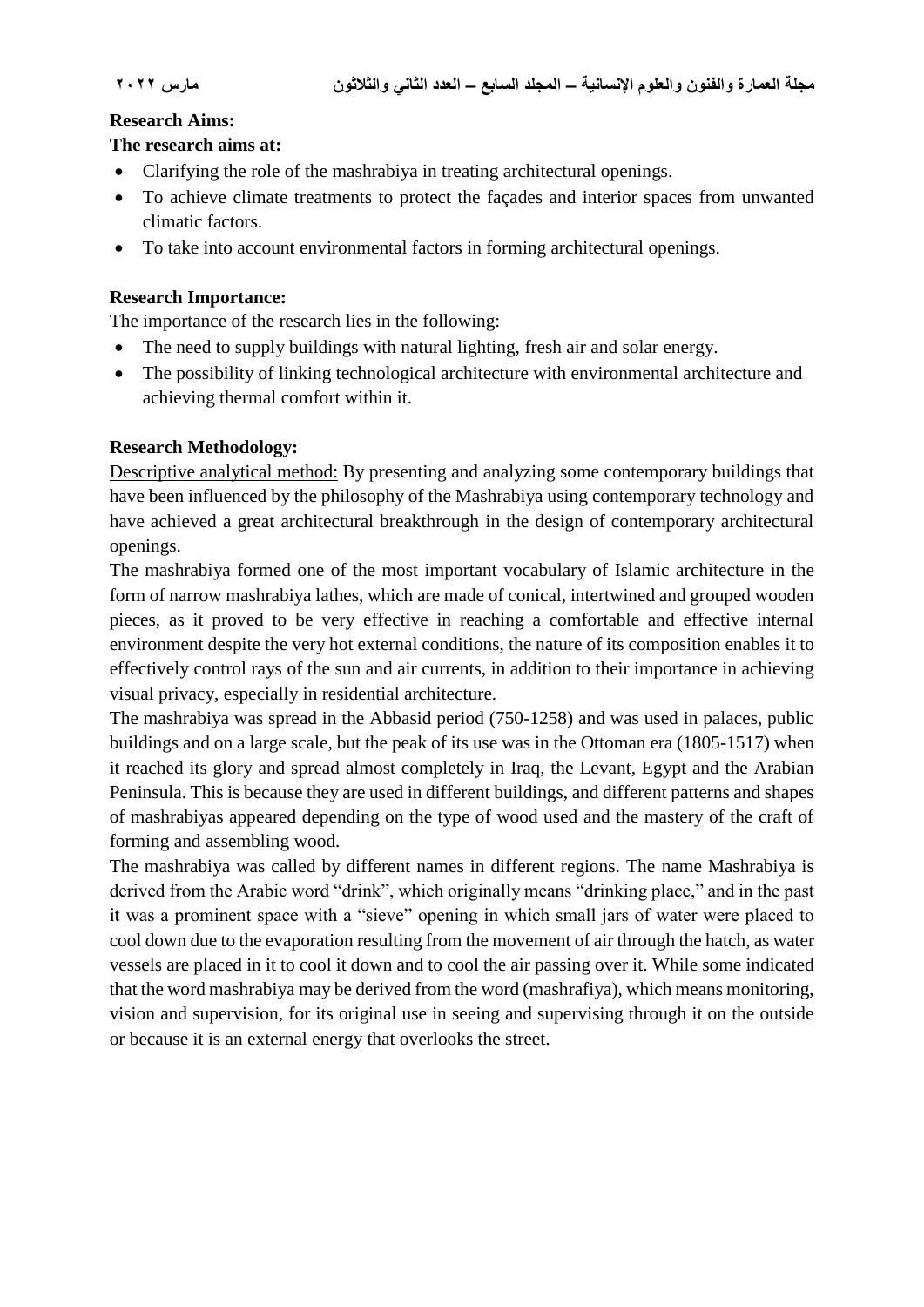# **Some contemporary buildings that have been influenced by the Mashrabiya philosophy using technology:**

# **Arab World Institute:**

The building of the Arab World Institute in Paris, designed by the architect Jean Nouvel, is considered one of the smart buildings, as the building window model was designed with the idea of mashrabiya (one of the heritage vocabulary) so that the heritage simulation is in the context of contemporary, where the design of the mashrabiya unit was taken into account so that its openings that allow light to enter in a mechanical way can be minimized and enlarged, linked to the lighting intensity outside the building, as the window contains photocells that are automatically controlled to stabilize the light.

Jean Nouvel was inspired by his design from the traditional mashrabiya, using modern technologies, to come up with an innovative idea to control the light entering the building, and he won with that design the Architectural Design Competition in 1981.

The sensors are based on effective weather inputs to reduce energy use, only when it is needed, in order to provide visibility as well, and the interface area is divided into several sensor readings and the movement within each square of opening and closing is a result of the state of the external climate, while it is possible to control all windows separately by vacuum users according to their needs.

The southern facade consists of 240 square units consisting of 16,320 motor units, and these membranes consist of lozenges, squares, hexagons, circles and a mixture of them that matche the mosaic patterns in the floors of the institute. Each movement panel consists of one large diaphragm in the middle, surrounded by sixteen medium sized membranes and fifty-five small membranes.

The designer has prepared a striking visual case from the metal barriers of multiple sizes, which were placed with metal frames with holes that act as a camera lens that controls the transmittance of the sun into the interior of the building, so it is possible from the inside to see the color changes in the rainbow dramatically as it can be observed from the outside, but with less intensity and this effect can simulate the influence of the Islamic mashrabiya, which gave this building importance to be studied.

The Arab World Institute building is one of the examples that refer to the use of metal façade systems in a manner that does not conflict with preserving the architectural character. This is what we may miss in metal façade systems in Egypt, and this is due to the import of foreign designs for metal systems produced specifically to suit architectural styles and trends Specific to the country of origin, which makes the attempts to use these systems in architectural facades bearing the Egyptian national character a kind of circumvention of their original uses.

# **Al Bahar Towers:**

The team designed the building to cope with extremely hot weather conditions, so the idea of a movable solar screen came out and it consists of triangular-shaped units and their movement like the applied solar panel. These shading elements are applied at different angles in response to the movement of the sun in order to improve the exposure of the facade to the sun.

It works as a Curtain Wall, 2 meters from the outside of the building, on a separate frame.

This shading screen consists of 1049 units in each tower covering the east, south and west regions, each frame unit of aluminum alloyed with double stainless steel has high rust resistance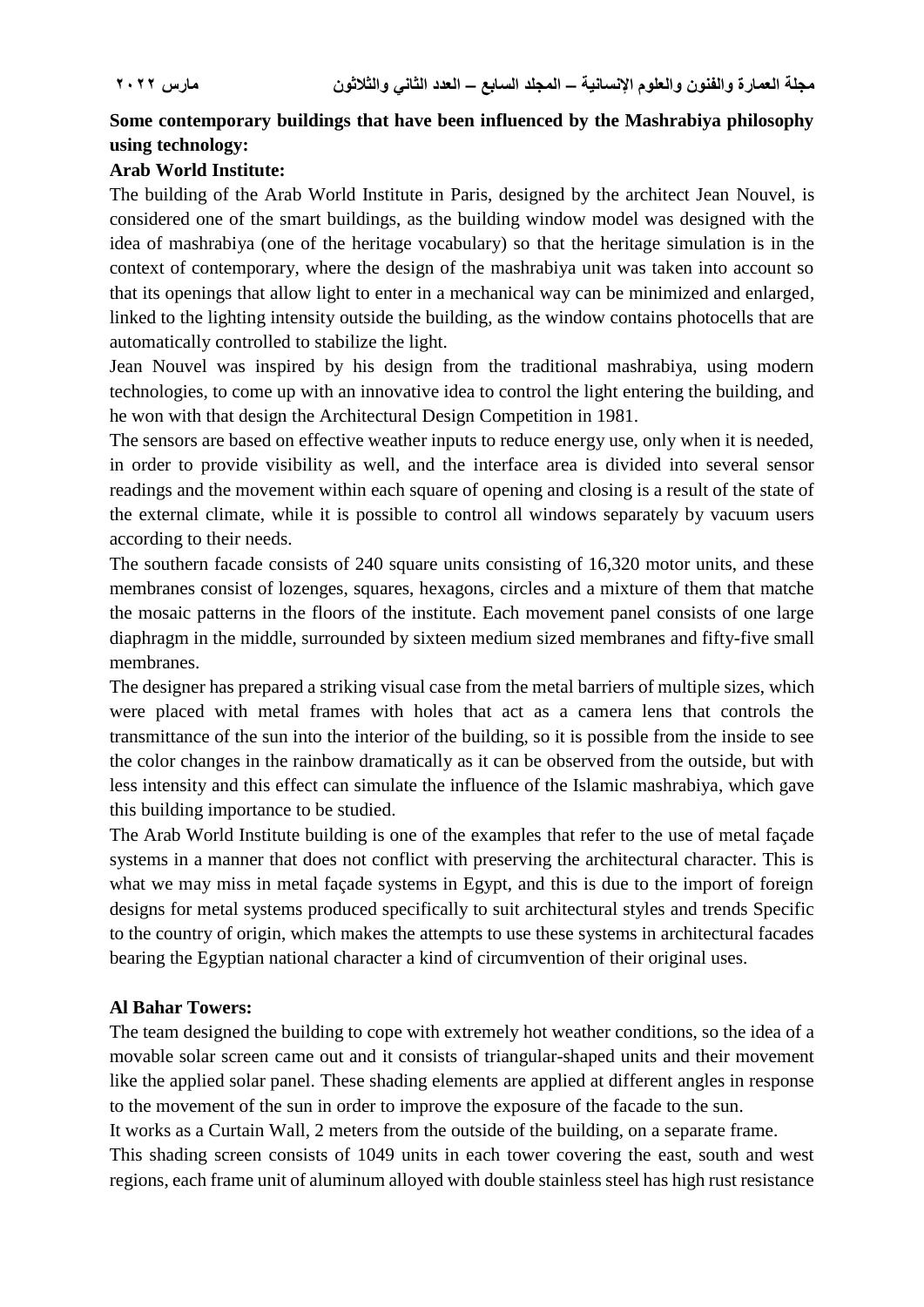as the building faces the sea and the network is made of fiberglass integrated with PTFE, which is from Taflon.

#### **Masdar City:**

Masdar City is the first city in the world to be free of carbon and waste, and completely dependent on renewable energy, as the use of solar energy reduces electricity consumption by 51%. Solar panels were used in the roofs to provide solar energy and shading, and the design was a combination of postmodern architecture, hi-tech techniques, and the classical style of Arab-Islamic architecture.

Managing the heat gain and glare of the sun is one of the biggest challenges facing sustainable construction in the extreme heat of the desert, so the façades in Masdar City include a set of techniques and materials to address this issue. The laboratory buildings are provided with ETFE cushions that ensure a reduction in sun heat gain from the buildings and limit the re-release of heat into the street and send a reflective inner layer coated with light sheets to the street, and behind the plate is a super-insulated and tightly sealed panel, and the windows that are not shaded in neighboring buildings have Skylights (vertical to block the morning and afternoon sun, and horizontal to block the rays of the noon sun) and were made to prevent sunlight from entering the building. As for the residential buildings, they are distinguished by red sandcolored facades of concrete reinforced with wavy glass, and these curtains play the same role as the traditional Arabic mashrabiya, as they provide shade consequently, it blocks the heat gain from the walls of the building, and it also allows residents to look out onto the street and preserve their privacy at the same time and for the air to pass through to cool the balconies, and besides the windows, the rest of the façade is also closed and isolated and covered with 90 percent of reused aluminum and the same pinkish-red color as concrete curtains armed with glass.

## **Muscat Bank:**

The Muscat Bank building is designed on the basis of striking a balance between modern building architecture and the traditional Omani style of Islamic architecture.

Architect Rohan Thotapadog explained that the building is a sustainable initiative, as the electric lighting automatically decreases when the sunlight increases.

#### **Doha Tower:**

Architect Jean Nouvel was inspired by the idea of the Mashrabiya, but with fixed, non-moving models, and he was awarded the best skyscraper design in Africa and the Middle East in 2012. A space of two meters is left between the glass and the outer mashrabiya curtain to produce a phenomenon known as the chimney effect. Where the air that is concentrated in a wellventilated room is heated above room temperature, thus creating the chimney effect, and so the warm air inside the building rises and absorbs only part of the heat flow, so the layers of screens that represent the mashrabiya look like old chancel screens that block the effect of intense sunlight, and create vacuums. The interior is luscious while it also absorbs a lot of loads on the cooling system.